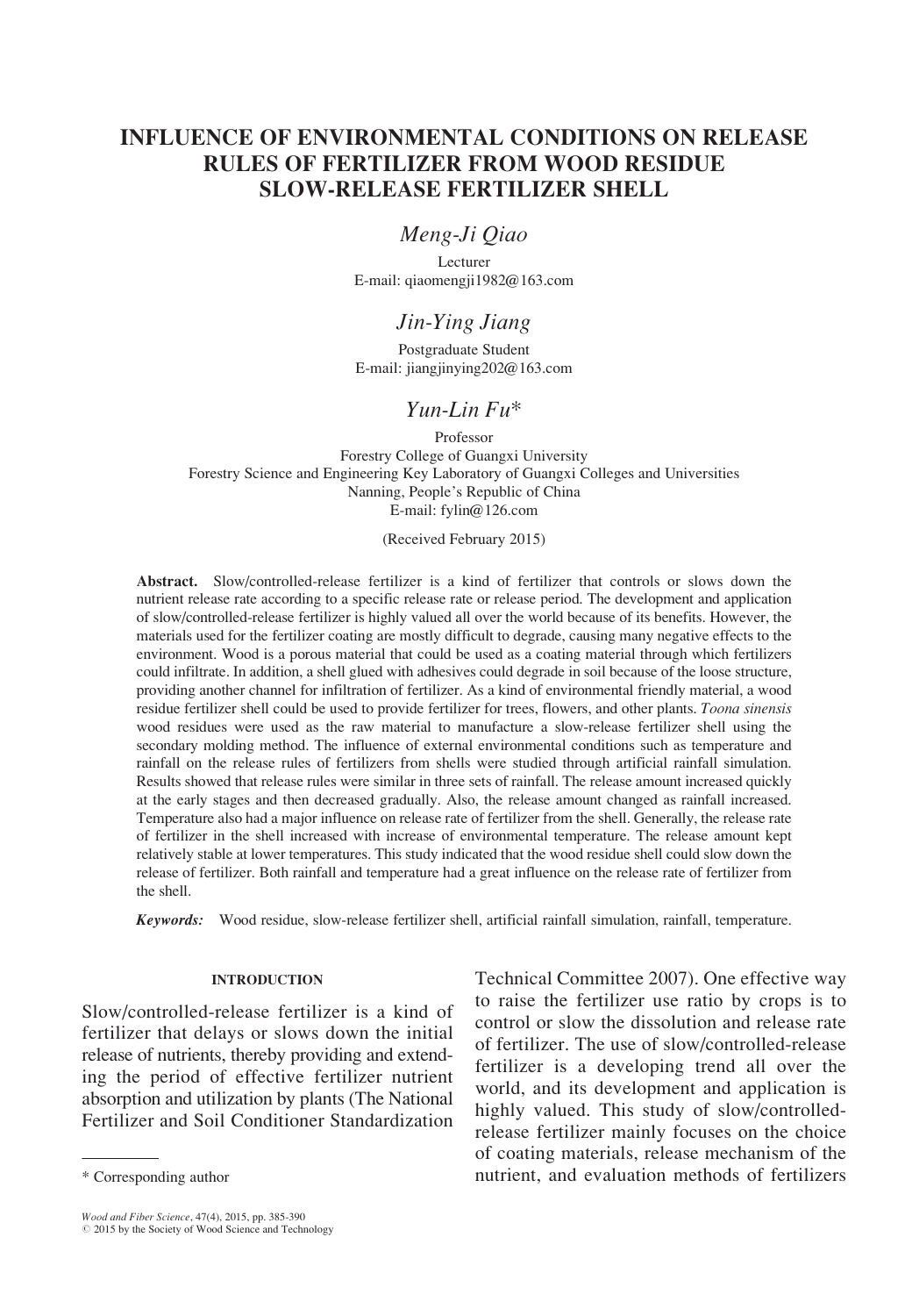(Feng et al 2010). Although a lot of coated fertilizers can achieve an ideal slow/controlledrelease effect, the material used is usually hard to degrade, which has a detrimental effect on the environment. Therefore, to decrease the negative impact on the environment of currently used slow-released fertilizer, there should be more studies on development of environmental friendly biodegradable slow/controlled-release fertilizers at home and abroad (Hanafi et al 2002; Modabber et al 2008; Ni 2012).

Wood is a porous material that has the property of permeability through gaps in the cell wall, cell cavity, and other channels. In addition, a shell glued with adhesive becomes loose after rainfall, providing another channel for infiltration of fertilizer solution. Therefore, using wood residues as raw materials to manufacture slow-release fertilizer shells is a new approach to developing slowrelease fertilizers with environmental friendly properties. The feasibility and detailed methods of manufacturing wood residue slow-release fertilizer shells were already discussed by Fu et al (2007, 2009, 2010).

In fertilizing crops with slow-release fertilizer, release characteristics are related to not only the characteristics of slow-release fertilizer itself but also to environmental factors such as soil MC, environmental temperature, and soil microbial activity (Notario et al 1995; Li 2003; Du et al 2006). Temperature, water vapor pressure, and soil MC have a significant influence on release characteristics of film-coated controlled-release fertilizer (Zheng et al 2002a, 2002b; Xiao et al 2002). The release mechanisms of film-coated slow-release fertilizers were also studied in the condition of liquid water permeability and vapor evaporation. The results showed that the release rates of fertilizer were significantly different in two different moisture conditions (Shavit et al 2003).

The release rules of fertilizer from wood residue slow-release fertilizer shells are affected by not only the characteristics of the shell but also the environmental conditions. In this study, the influence of environmental conditions such as rainfall and temperature on release rate of fertilizer from wood residue shells was studied.

#### MATERIALS AND METHODS

### Wood Residues and Fertilizers

The raw material was sawdust of Toona sinensis wood residue, which was dried and screened to an average particle size of 0.64 to 1.4 mm. Urea-formaldehyde resin, which was commercially available, was used as the adhesive. Monobasic potassium phosphate was used as the fertilizer.

#### Instruments and Equipment

A hot press machine was used for pressing boards. A biochemical incubator was used for controlling environmental temperature in the experiment. A flame photometer was used for analyzing the concentration of potassium.

#### Shell Manufacture

The shell was manufactured with a secondary molding method. Urea-formaldehyde adhesive was mixed with wood residues at a mass ratio of 1:6. After being stirred well, the mixture was spread on the hot press template, whereas the thickness of the boards was controlled by the thickness gauge. The hot press time was 7 min with pressure of 1.4-2.1 MPa and temperature of  $130^{\circ}$ C. After cooling down, the boards were cut into small pieces and glued into a 60-  $\times$  60-  $\times$ 60-mm cube shell with hot melt adhesive. Shell density was 550 kg m<sup> $-3$ </sup>, and thickness was 8 mm.

### Artificial Rainfall Simulation

With respect to the randomness of natural rainfall, artificial rainfall simulation was used to study the influence of rainfall and temperature on release rules of fertilizer from the shell. According to the average annual rainfall in Nanning and the factors of the forest canopy and topsoil interception, the amount of artificial rainfall was set to three groups of 400, 600, and 800 mL.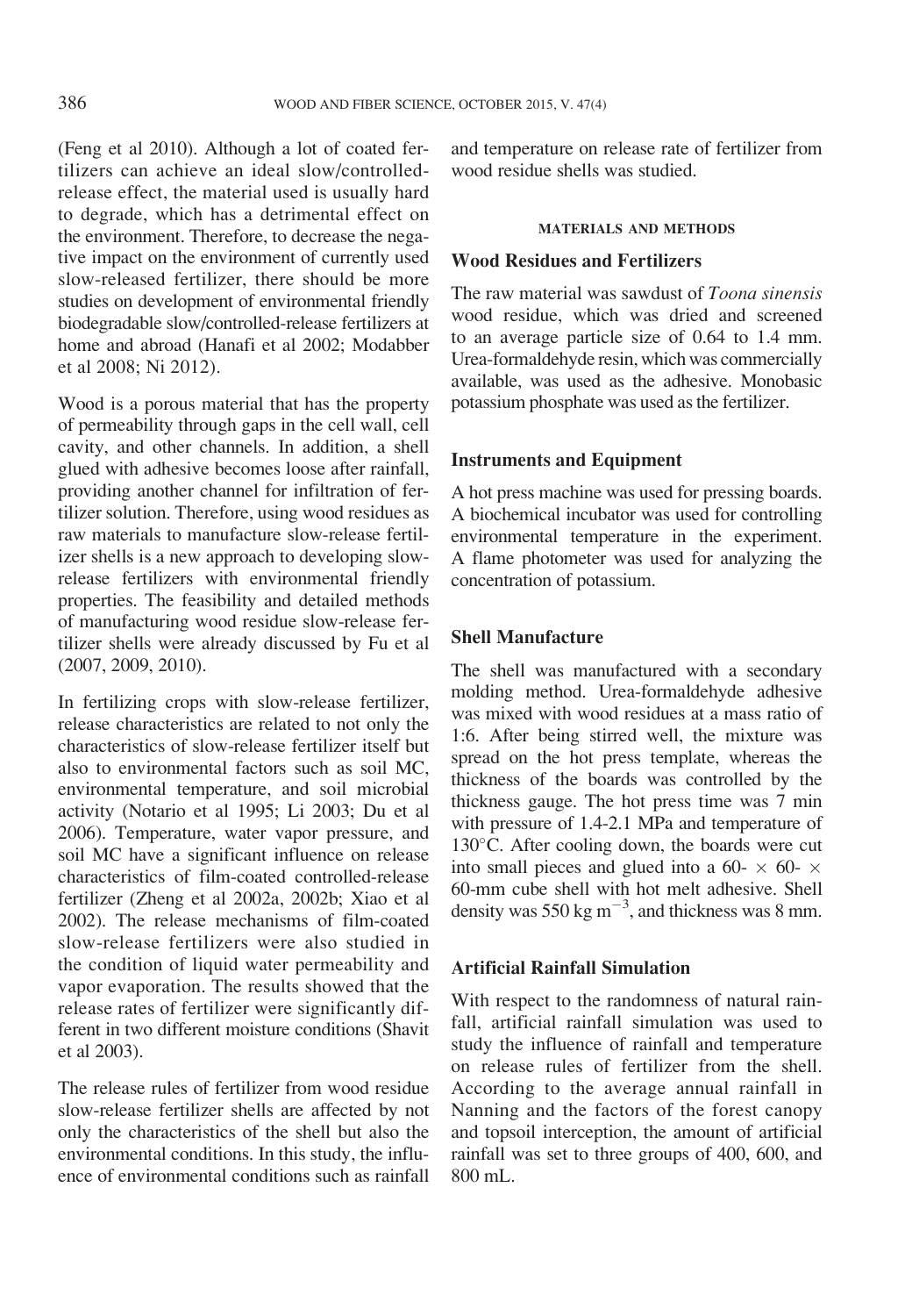Temperature test

A total of 200 g monobasic potassium phosphate (KH2PO4) was loaded in every shell. Shells were placed in a plastic barrel filled with quartz sand to simulate the soil environment. In the outdoor test (the effect of different rainfall on release content of fertilizer), barrels with diameter of 0.33 m and depth of 0.30 m were used. In the indoor test (the effect of different temperature on release content of fertilizer), barrels with diameter of 0.24 m and depth of 0.20 m were used. All barrels were filled with quartz sand, and the surface of the sand was about 20 mm below the edge of the barrels. Only one shell was put in every barrel, and the shell was in the middle of the barrel.

Water was dropped from a top bottle and infiltrated into the shell through the quartz sand. Under the influence of water seepage, the fertilizers dissolved into aqueous solution and flowed to the bottom of the barrel. A drainage pipe was inserted into the bottom of the barrel, and another side of the pipe was attached to a plastic bottle receiving the liquid. The surface of the barrel was covered with plastic wrap to prevent moisture evaporation. The concentration of potassium was measured after 2 da when the top bottle was empty and there was no more water flowing into the bottle. Test parameters and factor level settings are shown in Table 1.

### Determination of Potassium Content

Artificial rainfall simulation was carried out every 15 da in this study. Details on determination of potassium concentration were conducted

Artificial rainfall<br>Test number amount (mL) Temperature (°C) Rainfall test 1-3 400 Natural 4-6 600 condition 7-9 800

10-12 (control) 600

13-15 600 10 16-18 600 20 19-21 600 30

Table 1. Parameters list of the test.

sium was far greater than the test range of the flame photometer. The measured values were converted to the final concentration of potassium according to the dilution ratio. The water samples in this study were referred to as the fertilizer solution taken from the receiving bottle during the 15 da between two samplings. The total content of potassium was referred to as the product of the potassium concentration and the sample volume. The change of potassium content was used to study the release rules of fertilizer from the shell.

#### RESULTS AND DISCUSSION

### The Influence of Rainfall on Release Rate of Fertilizer

The influence of rainfall on release rules of fertilizer was studied according to the change of potassium content in the collected water samples. The results of total potassium contents with different rainfall during 240 da are shown in Table 2, whereas a variation of that is shown in Fig 1. The figures presented in Table 2 and Fig 1 are the average of three samples.

Release rate  $=$  The nutrient release content during the experiment Total nutrient content loaded in the shell  $\sim 100\%$ 

according to the Chinese Forestry Science Academy of Forestry Research Institute (1987). After filtering, the liquid samples were diluted before measuring because the concentration of potas-

It can be seen from this study that the shell delayed the release of fertilizer. Early in this study, the release quantity of potassium was significantly higher in the control group without a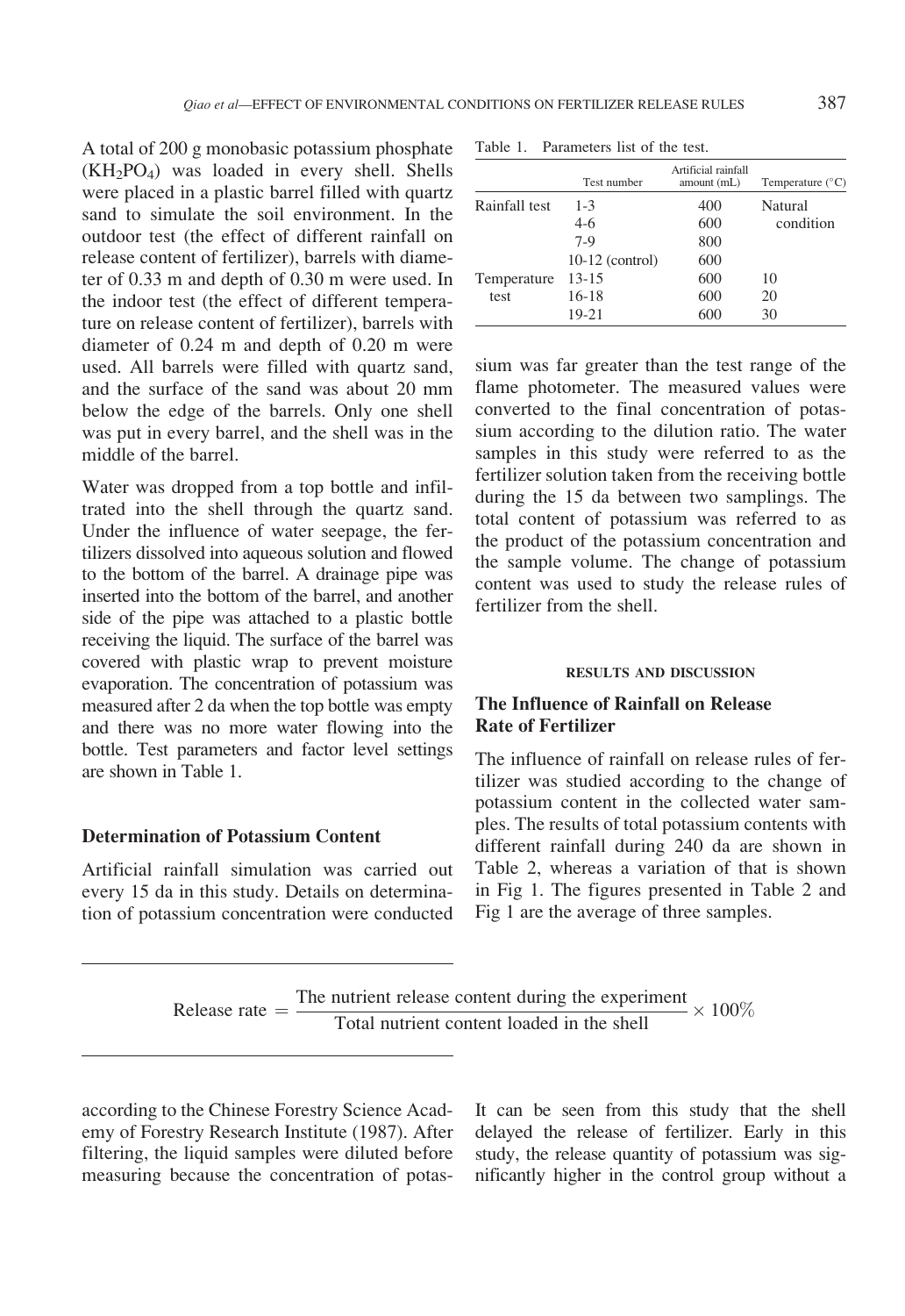|                     |                 | Potassium content (mg) |                 |               |
|---------------------|-----------------|------------------------|-----------------|---------------|
| Time (da)           | 400 mL rainfall | 600 mL rainfall        | 800 mL rainfall | Control group |
| 15                  | 230.50          | 663.00                 | 1023.83         | 2407.50       |
| 30                  | 979.58          | 1425.00                | 2562.29         | 4178.50       |
| 45                  | 1277.58         | 2100.00                | 3146.71         | 4961.00       |
| 60                  | 2657.67         | 3971.67                | 4056.25         | 8593.92       |
| 75                  | 2270.83         | 3806.25                | 4464.00         | 7501.25       |
| 90                  | 2899.67         | 4271.25                | 5395.08         | 7527.08       |
| 105                 | 2606.67         | 3246.25                | 3727.50         | 5379.17       |
| 120                 | 2474.92         | 3071.25                | 3570.63         | 4183.13       |
| 135                 | 2417.50         | 3306.67                | 3321.67         | 3043.25       |
| 150                 | 2453.29         | 2747.58                | 2532.25         | 2165.63       |
| 165                 | 3026.63         | 2966.08                | 2444.50         | 1860.00       |
| 180                 | 1971.25         | 2290.31                | 1841.15         | 1593.75       |
| 195                 | 2226.17         | 2212.08                | 2029.27         | 1235.00       |
| 210                 | 2476.98         | 2866.35                | 2320.00         | 1125.00       |
| 225                 | 3005.40         | 2766.54                | 2444.73         | 1155.21       |
| 240                 | 1324.08         | 1677.71                | 1500.00         | 345.40        |
| Total content (mg)  | 35,298.71       | 44,388.00              | 48,379.85       | 57,254.77     |
| Release rate $(\%)$ | 59.75           | 75.59                  | 80.80           | 99.75         |

Table 2. Total potassium release content in different rainfall conditions during 240 da.<sup>a</sup>

 $a$  200 g KH<sub>2</sub>PO<sub>4</sub> contained 57.4 g potassium calculated from the molecular formula.

shell than in the other three groups. After reaching the maximum release quantity at 60 da, the release quantity stayed at a high level for the following 30 da and then gradually became smaller. Because of the early loss of fertilizer, the release quantity of potassium in the control group became smaller than that in the other groups after 135 da. Therefore, the shell could have delayed the release of fertilizer and kept the release quantity at a relatively stable level.

Rainfall had a major influence on release rate of fertilizer from the shell. In three rainfall sets, the release of potassium from the shell increased at the beginning of the study and then decreased gradually. The release quantity reached a maximum value at 90 da and then became slower. In the 400-mL rainfall group, the release quantity stayed more stable than the other two groups with 600 and 800 mL rainfall.

In the control group, the total content of potassium was 57.255 g at 240 da, which accounted for 99.75% of the total amount of fertilizer  $(57.4 \text{ g K}$  in 200 g KH<sub>2</sub>PO<sub>4</sub>). Therefore, the effective time of fertilizer without the shell was



Figure 1. Variation of potassium content in different rainfall conditions during 240 da.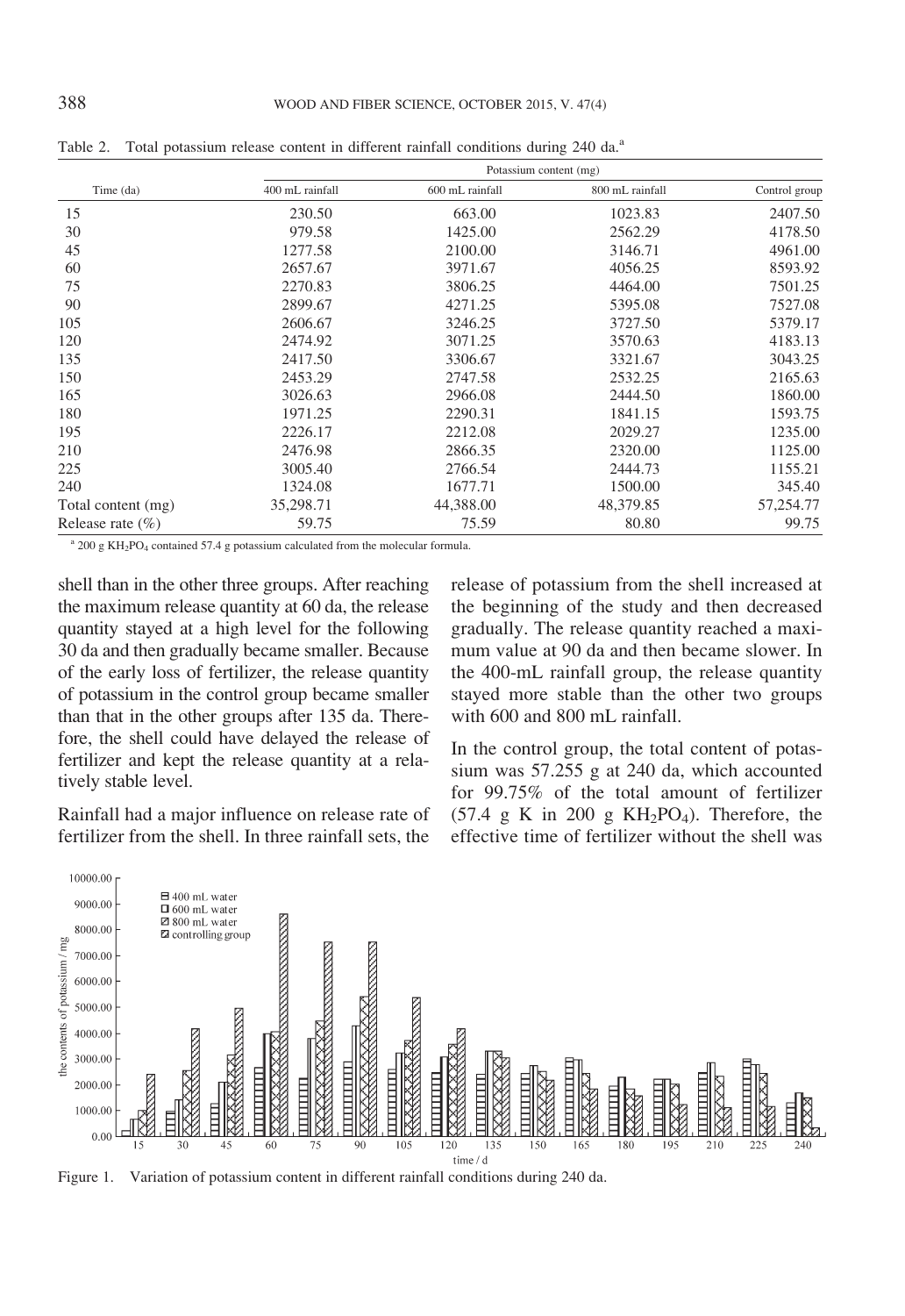Table 3. Total potassium release content at different temperatures during 180 da.<sup>a</sup>

|                      |                | Potassium content (mg) |                |
|----------------------|----------------|------------------------|----------------|
| Time (da)            | $10^{\circ}$ C | $20^{\circ}$ C         | $30^{\circ}$ C |
| 15                   | 6.71           | 25.50                  | 105.40         |
| 30                   | 1830.88        | 2714.25                | 3191.25        |
| 45                   | 1901.08        | 4392.00                | 6076.78        |
| 60                   | 2792.50        | 4713.00                | 5854.38        |
| 75                   | 2632.13        | 4631.00                | 5583.38        |
| 90                   | 2185.38        | 4183.38                | 4818.00        |
| 105                  | 1800.00        | 3989.50                | 5207.00        |
| 120                  | 1987.50        | 3645.00                | 5030.00        |
| 135                  | 2726.81        | 3581.00                | 4073.50        |
| 150                  | 2145.88        | 2944.69                | 3357.25        |
| 165                  | 2334.94        | 2705.88                | 2954.69        |
| 180                  | 2331.88        | 1944.25                | 3194.75        |
| Total content (mg)   | 24,675.7       | 39,469.4               | 49,446.36      |
| Release rate $(\% )$ | 43.0           | 68.8                   | 86.1           |

 $a$  200 g KH<sub>2</sub>PO<sub>4</sub> contained 57.4 g potassium calculated from the molecular formula.

about 8 mo. Compared with the control group, the release rate of fertilizer from the shell was smaller. At rainfall amounts of 400, 600, and 800 mL in this study, release rate was 59.75, 75.59, and 80.80% at 240 da, respectively. This study showed that the wood residue slow-release fertilizer shell had a significant slow release effect and that the release rate of fertilizer was higher with an increase in rainfall.

## Influence of Temperature on Release Rate of Fertilizer from Shells

Influence of temperature on release rules of fertilizer was studied according to the change of potassium content in the water samples. The results of total potassium content with different temperatures during 180 da are shown in Table 3, and a variation of that is shown in Fig 2. The figures presented in Table 3 and Fig 2 are the average of three samples.

The results showed that the environmental temperature had an impact on release rate of fertilizer. There was a sharp rise of the release quantity at the beginning of the test. Then, the maximum release quantity appeared at 45 da in the  $30^{\circ}$ C group. The release quantity kept a stable level in the following 30 da and then decreased gradually. The greatest release quantity appeared at 60 da in the  $20^{\circ}$ C group, and the trend was the same as the  $30^{\circ}$ C group in the rest of the time. The release quantity of the  $10^{\circ}$ C group was lower than the other two groups and more stable during the whole experiment. At the end of the experiment, the release quantity of the three groups was at about the same level. From what has been previously discussed, the release quantity of the fertilizer in the shell increased with increase in environmental temperature and kept relatively stable at lower temperatures. These results were related to the faster molecular motion at higher temperatures. With the same condition of 600-mL rainfall, the release rate was 75.59% in total in the previous rainfall experiment, compared with 68.76% at 20 $^{\circ}$ C and 86.14% at 30 $^{\circ}$ C in this study. This result was consistent with the local environmental condition of Nanning, which is about  $22^{\circ}$ C.



Figure 2. Variation of potassium content at different temperatures during 180 da.